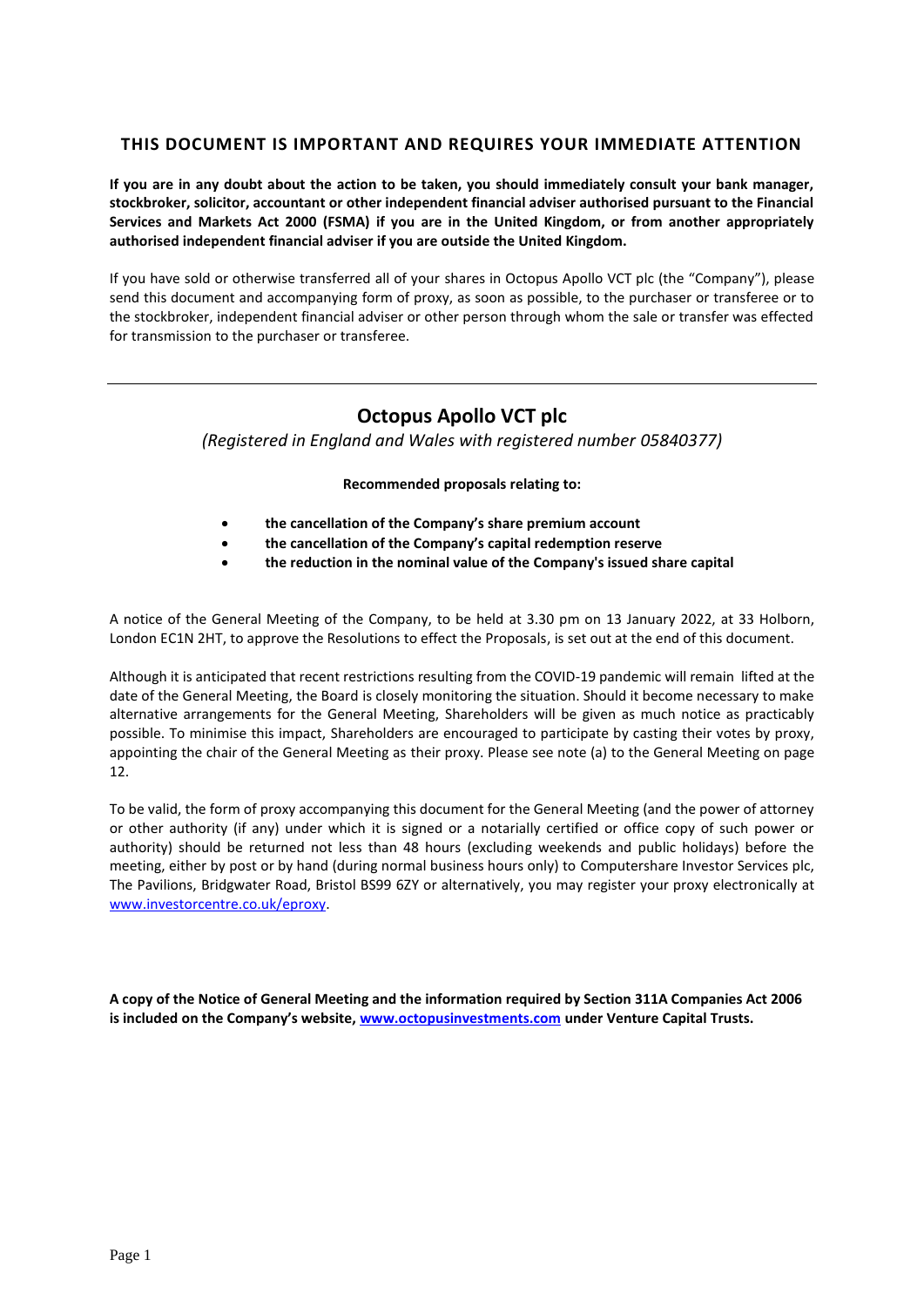# **CONTENTS**

| EXPECTED TIMETABLE        |                                      |    |
|---------------------------|--------------------------------------|----|
| PARTI                     | RISK FACTOR                          |    |
| PART II                   | LETTER FROM THE CHAIR OF THE COMPANY |    |
| PART III                  | ADDITIONAL INFORMATION               |    |
| PART IV                   | <b>DEFINITIONS</b>                   | 11 |
| NOTICE OF GENERAL MEETING |                                      | 12 |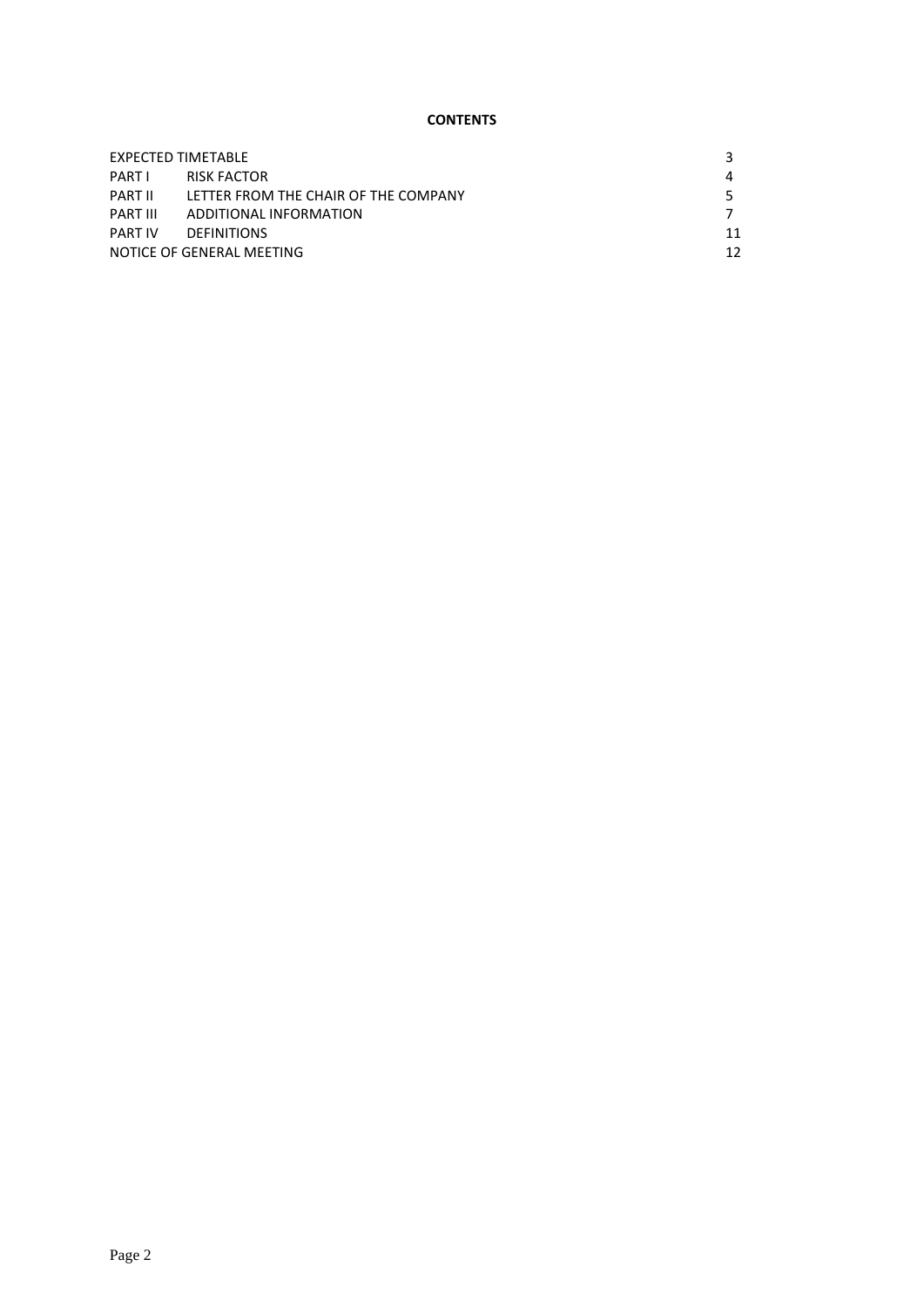### **EXPECTED TIMETABLE**

| Latest time and date for receipt of forms of proxy for use at the General<br>Meeting                  | 3.30pm on 11 January 2022 |
|-------------------------------------------------------------------------------------------------------|---------------------------|
| <b>General Meeting</b>                                                                                | 3.30pm on 13 January 2022 |
| <b>Final Court hearing</b>                                                                            | February 2022             |
| Registration of Court Order at Companies House and date upon which the<br>Reduction becomes effective | February 2022             |

• These dates (except those for the receipt of forms of proxy and of the General Meeting) are estimates only and are subject to agreement of hearing dates with the Court. The timetable assumes that the General Meeting will not be adjourned as a result of there being no quorum, or for any other reason. If there is an adjournment, all subsequent dates are likely to be later than those shown. Any changes will be notified to Shareholders by an announcement through a Regulatory Information Service.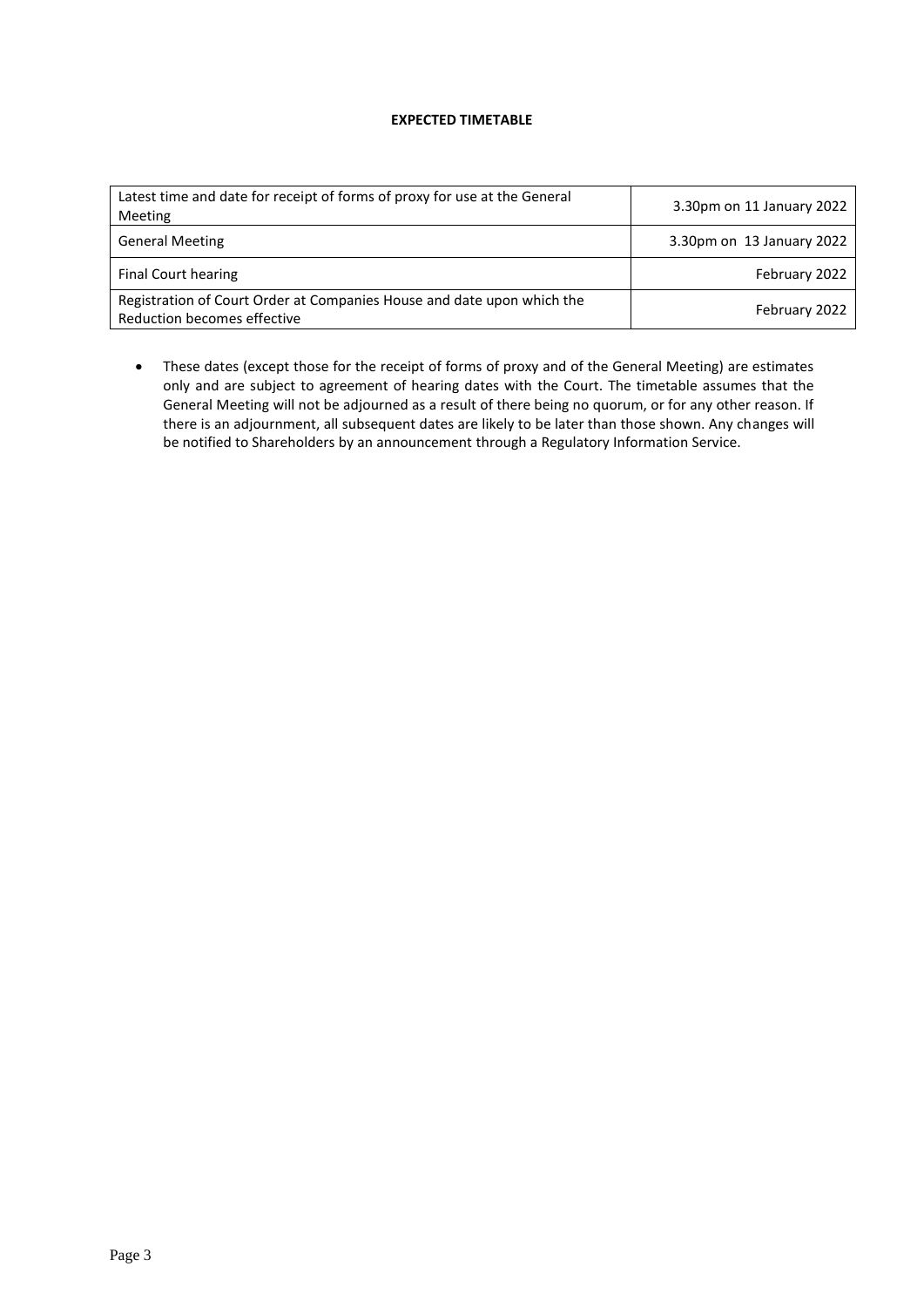#### **PART I - RISK FACTOR**

**The risk factor set out below is considered by the Directors to be material to the Proposals and the Company as at the date of this document and which the Directors believe Shareholders should consider prior to deciding how to cast their votes at the General Meeting but is not the only risk in relation to the Proposals and the Company. Additional risks and uncertainties relating to the Company and/or the Proposals that are not currently known to the Directors or that the Directors do not currently consider to be material may also have a material adverse effect on the Company. Shareholders who are in any doubt about the action they should take should consult their stockbroker, bank manager, solicitor, accountant or other financial adviser without delay.**

The Reduction is conditional on the approval by Shareholders of the Resolutions proposed at the General Meeting and a subsequent Court Order confirming the Reduction. The Court will need to be satisfied that the interests of the creditors (including contingent creditors) of the Company, whose debts remain outstanding on the date on which the Court Order is registered, will not be prejudiced by the proposed Reduction. In the event that the Resolutions are (i) not approved by the Shareholders or (ii) the Resolutions are approved by the Shareholders but the Court does not grant the Court Order, then the capital available to be distributed to Shareholders by way of the payment of dividends, share buy-backs or for other corporate purposes will be limited to the extent of the available distributable reserves of the Company and which would not include the distributable reserves that would be created as a result of the Reduction.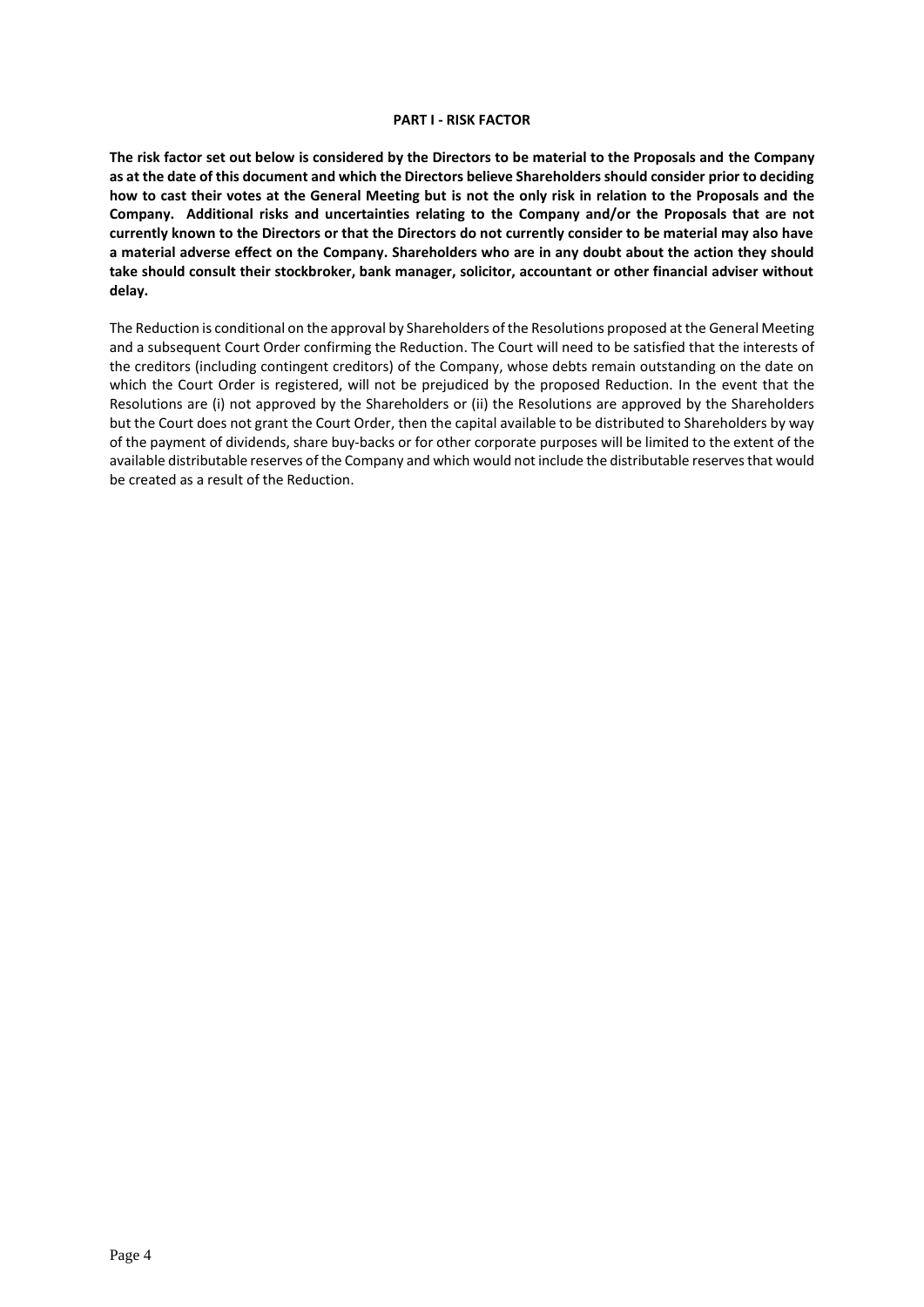### **PART II — LETTER FROM THE CHAIR OF THE COMPANY**

### **Registered Office:**

33 Holborn London EC1N 2HT

7 December 2021

Dear Shareholder,

#### **Recommended Proposals relating to:**

- **the cancellation of the Company's share premium account**
- **the cancellation of the Company's capital redemption reserve**
- **the reduction in the nominal value of the Company's issued share capital**

The purpose of this document is to explain the recommended Proposals and to seek Shareholders' approval for the required authorities.

#### **The Reduction of capital**

Under the CA 2006, a company may, with the sanction of a special resolution and the confirmation of the Court, reduce or cancel its existing share capital, provided the company's articles do not contain any provisions restricting or prohibiting such reduction or cancellation.

The Articles do not prohibit the Company from reducing or cancelling its share capital.

The purpose of the proposed Reduction is to enable the Company to create additional distributable reserves so as to provide it with greater flexibility for the purposes of:

- buy-backs of Shares, thereby improving the liquidity of its Shares and minimising their discount to the Company's NAV;
- dividend distributions; and
- other corporate purposes capable of being undertaken by the Company from time to time.

#### **General Meeting**

At the General Meeting, Resolutions will be proposed to approve, subject to the sanction of the High Court, the cancellation of the Company's share premium account, the cancellation of the Company's capital redemption reserve and the reduction in the nominal value of the Company's issued share capital from 10p per Share to 0.1p per Share. These Resolutions are detailed below. The Resolutions are required to be put to Shareholders under the CA 2006 and the Articles.

The Directors will treat the authorities to allot Shares that were granted by resolutions passed at the general meeting of the Company held on 10 November 2021 as authorising them to allot such number of Shares equal to the aggregate nominal value of the Shares set out in those resolutions assuming a nominal value per Share of 10p, such that the proposed reduction in the nominal value of the Shares will not increase those authorities.

A notice of the General Meeting, to be held at 3.30pm on 13 January 2022 at 33 Holborn, EC1N 2HT, is set out at the end of this document. An explanation of the Resolutions to be proposed at the General Meeting is set out below:

Resolution 1 is a resolution to cancel the share premium account of the Company at the date an order is made confirming such cancellation by the Court, to create a pool of distributable reserves.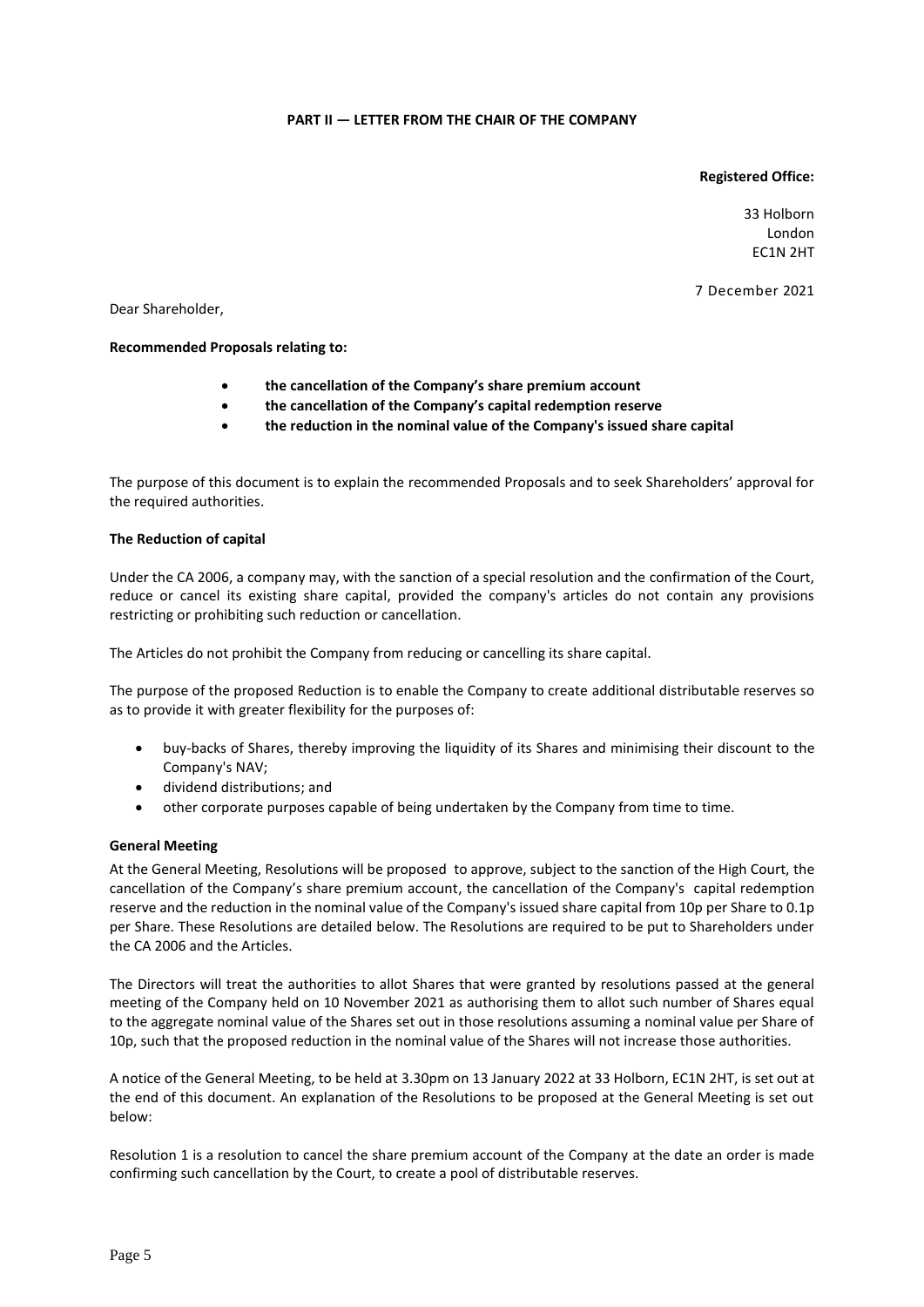Resolution 2 is a resolution to cancel the capital redemption reserve of the Company at the date an order is made confirming such cancellation by the Court, to create a pool of distributable reserves.

Resolution 3 is a resolution to reduce the nominal value of the issued share capital of the Company from 10p per Share to 0.1p per Share at the date an order is made confirming such reduction by the Court, to create a pool of distributable reserves.

Resolutions 1, 2 and 3 will be proposed as special resolutions requiring the approval of 75% of the votes cast on the Resolutions.

#### **Action to be taken**

Before taking any action, you are recommended to read the information set out in Part III of this document.

Enclosed with this Circular, Shareholders will find a form of proxy for use at the General Meeting, which you are requested to complete and return whether or not you propose to attend the General Meeting, so that it is received not less than 48 hours (excluding weekends and public holidays) before the General Meeting. Completion and return of the form of proxy will not prevent you from attending the General Meeting and voting in person should you wish to do so.

#### **Recommendation**

The Board believes that the Proposals are in the best interests of the Shareholders as a whole and recommend to the Shareholders to vote in favour of the Resolutions.

The Directors who are Shareholders have undertaken to vote in favour of all of the Resolutions in respect of their own beneficial holdings (representing approximately 0.08% of the issued Shares as at 6 December 2021, this being the latest practicable date prior to the publication of this document).

Yours faithfully

**Murray Steele Chair**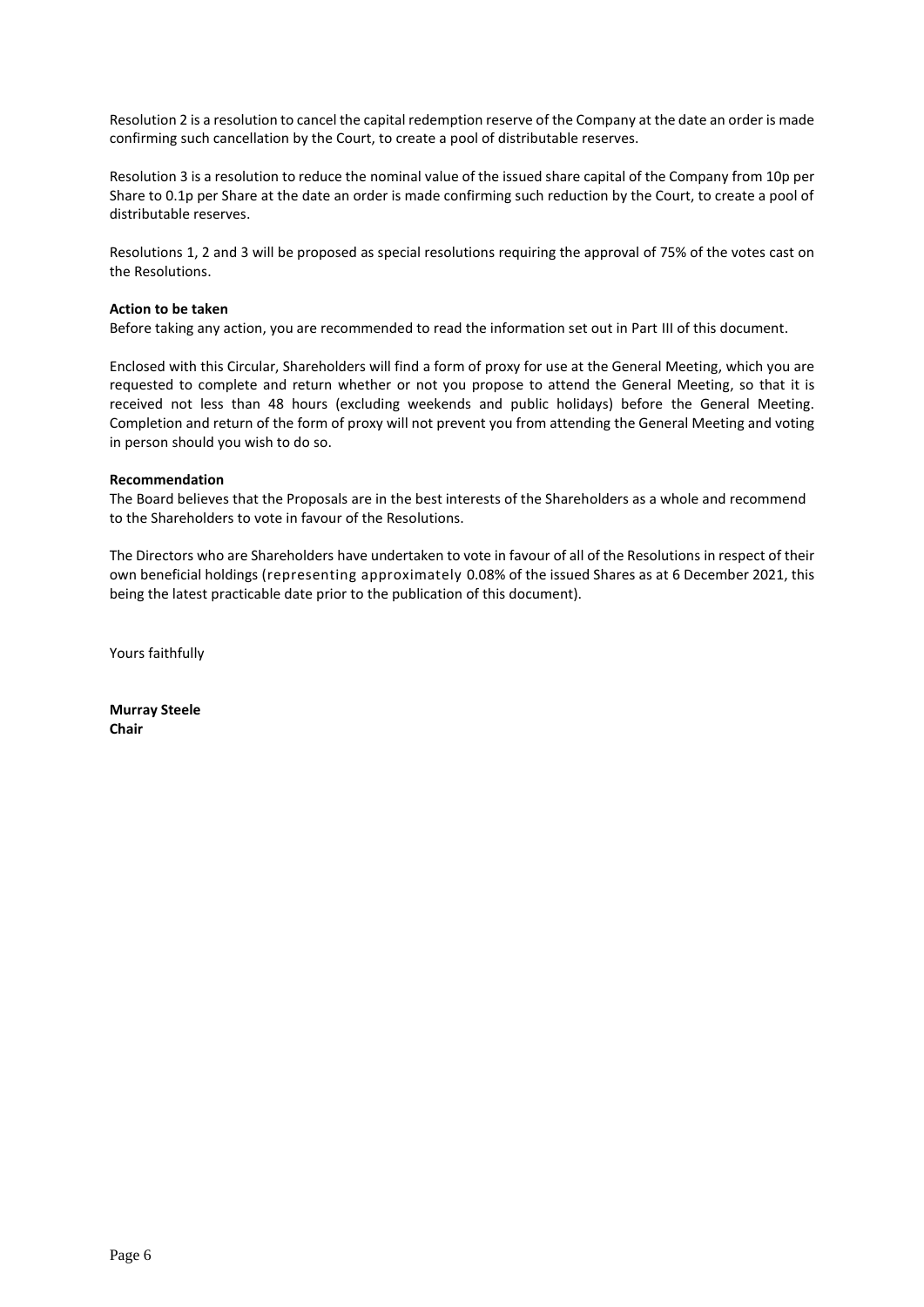### **PART III** - **ADDITIONAL INFORMATION**

# **1. Responsibility**

The Directors, whose names appear in paragraph 3 below, accept responsibility for the information contained in this document. To the best of the knowledge of the Directors (who have taken all reasonable care to ensure that such is the case), the information contained in this document is in accordance with the facts and does not omit anything likely to affect the import of such information.

# **2. Share Capital**

- 2.1 As at 6 December 2021 (being the latest practicable date prior to the publication of this document), the issued share capital of the Company was 515,347,302 Shares.
- 2.2 As at 6 December 2021 (being the latest practicable date prior to the publication of this document), no share or loan capital of the Company was under option or had been agreed, conditionally or unconditionally, to be put under option, nor did the Company hold any share capital in treasury.

# **3. Directors and their Interests**

3.1 As at 6 December 2021 (being the latest practicable date prior to publication of this document), the interests of the Directors (and their respective immediate families), in the issued share capital of the Company was as follows:

| Director                  | No. of Shares | % of Issued Share Capital |
|---------------------------|---------------|---------------------------|
| Murray Steele             | 282.226       | Less than 0.1             |
| <b>Christopher Powles</b> | 34.982        | Less than 0.1             |
| Alex Hambro               | 90,218        | Less than 0.1             |
| Claire Finn               | N/A           | N/A                       |

3.2 Each of the Directors has entered into a letter of appointment with the Company for the provision of their services as directors for the fees disclosed in paragraph 3.3 below. The agreements are terminable by either party giving at least three months' notice to the other, subject to retirement by rotation and earlier cessation for any reason under the Articles. There are no commission or profit sharing arrangements and no compensation is payable on termination of the agreements. No amounts have been put aside to provide pensions, retirement or similar benefits to any Directors.

### 3.3 The current annual remuneration of the Directors is as follows:

| <b>Director</b>                                   | <b>Annual Fees</b> |
|---------------------------------------------------|--------------------|
| Murray Steele (Chair)                             | £30,000            |
| Christopher Powles (Chair of the Audit Committee) | £25,000            |
| Alex Hambro                                       | £22.500            |
| Claire Finn                                       | £22,500            |

3.4 No Director has any interest in any transactions which are or were unusual in their nature or conditions or which are or were significant to the business of the Company and which were effected by the Company in the current or immediately preceding financial year or which were effected during an earlier financial year and which remain in any respect outstanding or unperformed.

# 4. **Substantial Shareholders**

4.1 The Company is not aware of any person, not being a member of its administrative, management or supervisory bodies who, as at the date of this document, is directly or indirectly, interested in 3% or more of the issued share capital of the Company and who is required to notify such interest in accordance with the Disclosure Guidance & Transparency Rules or who directly or indirectly controls the Company.

### **5. Material Contracts**

5.1 The following, together with the non-executive director appointment letters referred to in paragraph 3.2 above, are (a) the only contracts, not being contracts entered into in the ordinary course of business, that have been entered into by the Company within the two years preceding the date of publication of this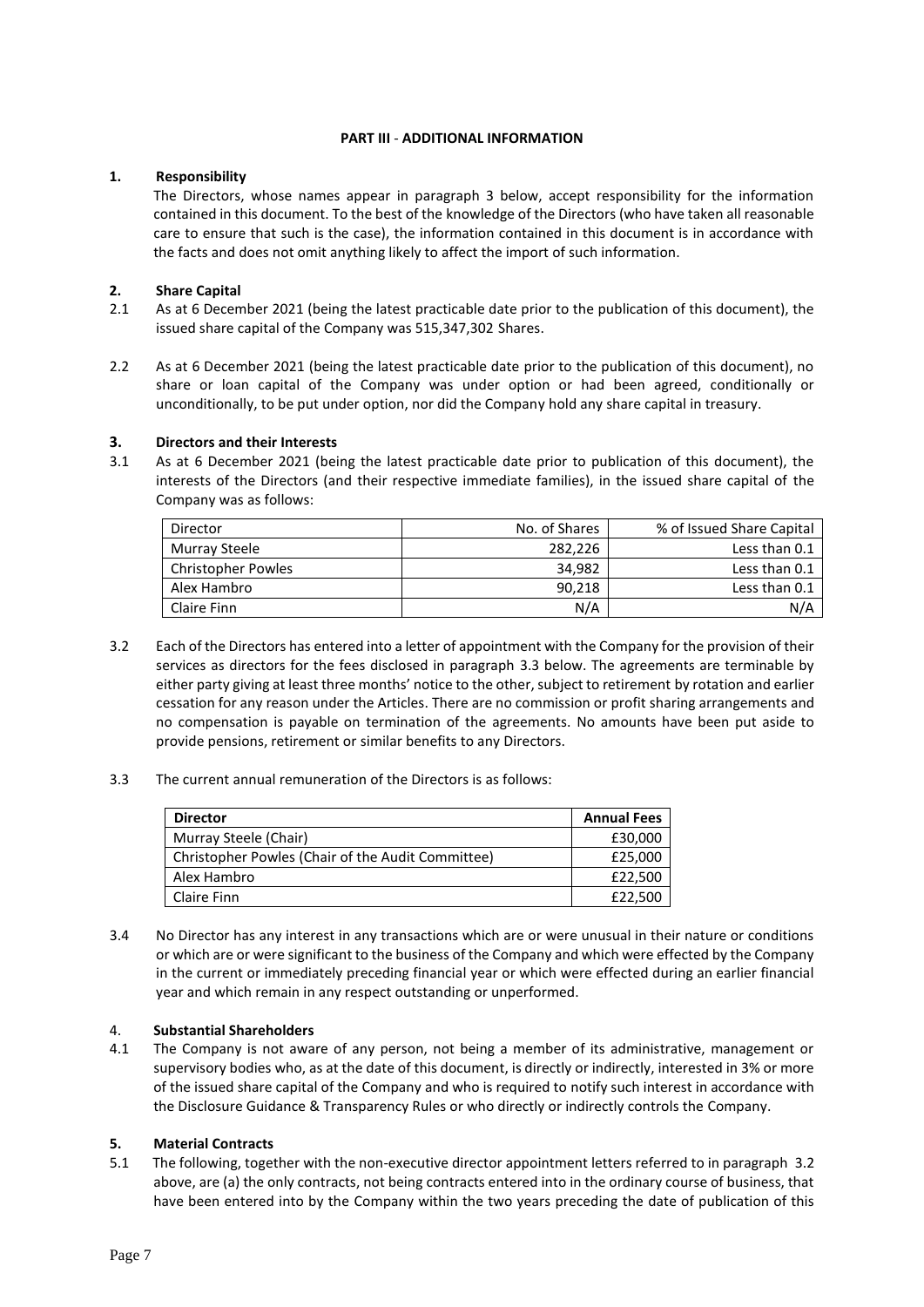document and which are or may be material to the Company, and (b) the only contracts, not being contracts entered into in the ordinary course of business, that have been entered into by the Company at any time and which contain any provisions under which the Company has any obligation or entitlement which are material to the Company as at the date of this document.

- 5.2 Pursuant to an agreement dated 30 September 2021 (the "2021 Offer Agreement"), between the Company (1), the Directors (2), Octopus (3) and Howard Kennedy (4) Howard Kennedy agreed to act as sponsor to the Company in respect of the offer for subscription that was launched on 30 September 2021 (the "2021 Offer") and Octopus agreed to use reasonable endeavours to procure subscribers for Shares under the 2021 Offer. Under the 2021 Offer Agreement Octopus is paid an initial fee of up to 5.5% of the funds received under the 2021 Offer and an ongoing fee of 0.5% per annum of the NAV of the investment amounts received from investors under the 2021 Offer who have invested directly into the Company and not through a financial intermediary for up to nine years and has agreed to discharge all external costs of advice and the Company's and their own costs in respect of the 2021 Offer. Under this agreement certain warranties were given by the Company, the Directors and Octopus to the other parties. The Company also agreed to indemnify Howard Kennedy in respect of its role as sponsor. The warranties and indemnity were in usual form for a contract of this type. The agreement can be terminated if any material statement in the prospectus relating to the 2021 Offer is untrue, any material omission from that prospectus arises or any material breach of warranty occurs.
- 5.3 An offer agreement dated 25 September 2020 (the "2020 Offer Agreement"), between the Company (1), the Directors (2), Octopus (3) and Howard Kennedy (4), pursuant to which Howard Kennedy agreed to act as sponsor to the Company in respect of the offer for subscription that was launched on 25 September 2020 (the "2020 Offer") and Octopus agreed to use reasonable endeavours to procure subscribers for Shares under the 2020 Offer. Under the 2020 Offer Agreement, Octopus was paid an initial fee of up to 5.5% of the funds received under the 2020 Offer and an ongoing fee of 0.5% per annum of the NAV of the investment amounts received from investors under the 2020 Offer who invested directly into the Company and not through a financial intermediary, for up to nine years and agreed to discharge all external costs of advice and the Company's and their own costs in respect of the 2020 Offer. Under this agreement certain warranties were given by the Company, the Directors and Octopus to the other parties. The Company also agreed to indemnify Howard Kennedy in respect of its role as sponsor. The warranties and indemnity were in usual form for a contract of this type.
- 5.4 An offer agreement dated 10 May 2019 (the "2019 Offer Agreement"), between the Company (1), the Directors (2), Octopus (3) and Howard Kennedy (4), pursuant to which Howard Kennedy agreed to act as sponsor to the Company in respect of the offer for subscription that was launched on 10 May 2019 (the "2019 Offer") and Octopus agreed to use reasonable endeavours to procure subscribers for Shares under the 2019 Offer. Under the 2019 Offer Agreement, Octopus was paid an initial fee of up to 5.5% of the funds received under the 2019 Offer and an ongoing fee of 0.5% per annum of the NAV of the investment amounts received from investors under the 2019 Offer who invested directly into the Company and not through a financial intermediary, for up to nine years and agreed to discharge all external costs of advice and the Company's and their own costs in respect of the 2019 Offer. Under this agreement certain warranties were given by the Company, the Directors and Octopus to the other parties. The Company also agreed to indemnify Howard Kennedy in respect of its role as sponsor. The warranties and indemnity were in usual form for a contract of this type.
- 5.5 An investment management agreement dated 27 July 2006, as varied by deeds of variation dated 16 August 2012, 28 April 2014, 24 October 2014, 2 November 2015 and 11 July 2019 and as varied and restated on 21 September 2021 (the "IMA") between the Company (1) and Octopus (2), pursuant to which Octopus provides discretionary investment management and administration services to the Company. The appointment of Octopus is terminable by either party on not less than 12 months' notice in writing and may also be terminated in circumstances of material breach by either of these parties. Octopus receives an annual management fee of an amount equal to 2% of the net assets of the Company, calculated on a daily basis using the Company's latest published NAV per Share multiplied by the number of Shares and payable quarterly in arrears, together with any applicable VAT thereon. Octopus also receives an annual administration and accounting fee of an amount equal to 0.3% of the net assets of the Company, calculated on a daily basis using the Company's latest published NAV per Share multiplied by the number of Shares and payable quarterly (plus VAT) and an annual company secretarial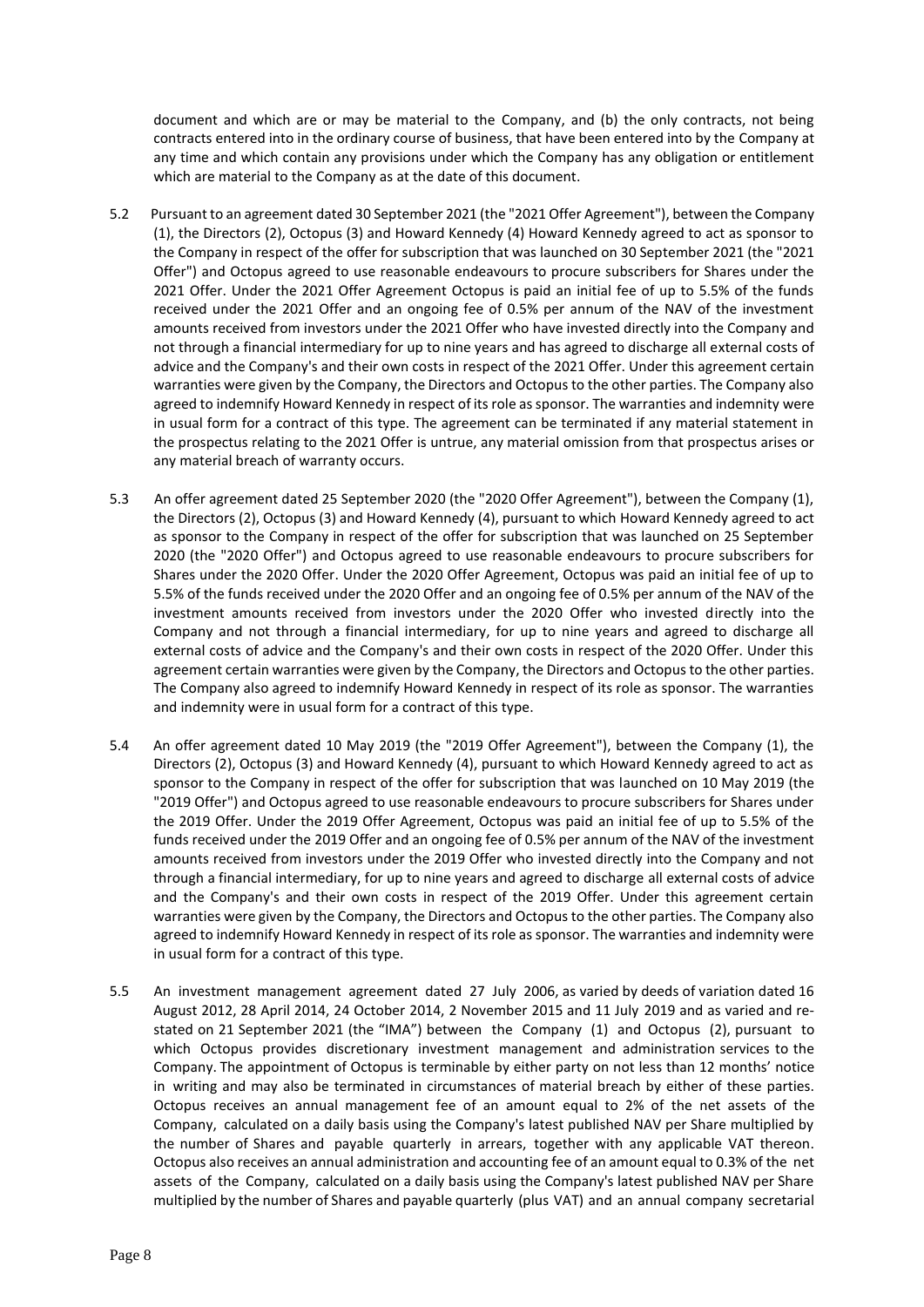fee of £20,000 per annum payable annually or quarterly. Pursuant to the IMA Octopus shall arrange for, in a manner satisfactory to the Board, the custody of the Company assets (the identity of any custodian being agreed by the Board in advance), settlement of transactions, charges and expenses and the banking of cash derived from transactions, interest and dividends or other moneys received or collected for the benefit of the Company.

Pursuant to the IMA, Octopusis entitled to an annual performance related incentive fee in each accounting period, subject to the total return being 100p at the end of the relevant period. The amount of the fee will be equal to 20% of the amount by which the total return as at the end of the relevant period exceeds the total return as at 31 January 2012 plus cumulative Bank of England base rate or, if greater, the highest total return as at the end of the accounting period commencing on 1 February 2012 or any subsequent accounting period.

The normal annual expenses of the Company under the IMA are capped each year at an amount agreed between the Company and Octopus. For the current year the normal annual expenses are capped at an amount equal to 3.3% of the Company's net assets, this being the amount set on launch of the Company. Any excess over this amount will be borne by Octopus. Normal annual expenses means the annual expenses of the Company incurred in its ordinary course of business and includes the annual investment management, administration, and secretarial fees, directors' remuneration, normal fees payable to the Company's registrars, stockbroker, auditors, solicitors and VCT status advisers. It does not include any exceptional items, bad debt expenses related to investments, performance fees, annual trail commission or irrecoverable VAT thereon.

Octopus has the right to charge transaction, directors, monitoring, consultancy, corporate finance, introductory and syndication fees, commissions and refunds of commissions in respect of the management of the Company's investment portfolio. Such fees do not typically exceed 1.5% of the total amount invested by all Octopus managed funds (including the Company) per annum, assuming an investment of £5 million and a holding period of five years. The costs of all deals that do not proceed to completion will be borne by Octopus. The agreement includes indemnities given by the Company to Octopus which are usual for this type of agreement.

# **6. Significant Change**

6.1 Save for the sum of approximately £41 million raised under the 2021 Offer, there has been no significant change in the financial or trading position of the Company since 31 July 2021, the date to which the last unaudited financial information of the Company has been published.

# **7. Other**

- 7.1 The Company was incorporated and registered in England and Wales on 7 June 2006 with limited liability as a public limited company under the CA 1985 with registered number 05840377.
- 7.2 Statutory accounts of the Company for the year ended 31 January 2021 in respect of which BDO LLP gave an unqualified report under CA 2006, have been delivered to the Registrar of Companies.
- 7.3 Save for the offer agreements detailed at paragraphs 5.2 and 5.3 above, the promoter fees paid to Octopus pursuant to the offer agreements detailed at paragraphs 5.2, 5.3 and 5.4 above, the fees paid to the Directors as detailed in paragraph 3.3 above and the fees paid under the investment management agreement detailed at paragraph 5.5 above, there were no other related party transactions or fees paid to a related party by the Company during the year ended 31 January 2021, or for the period from 31 January 2021 to the date of this document.
- 7.4 There are no governmental, legal or arbitration proceedings (including any such proceedings which are or were pending or threatened of which the Company is aware) during the 12 months immediately preceding the date of this document, which may have, or have had in the recent past, a significant effect on the Company's financial position or profitability.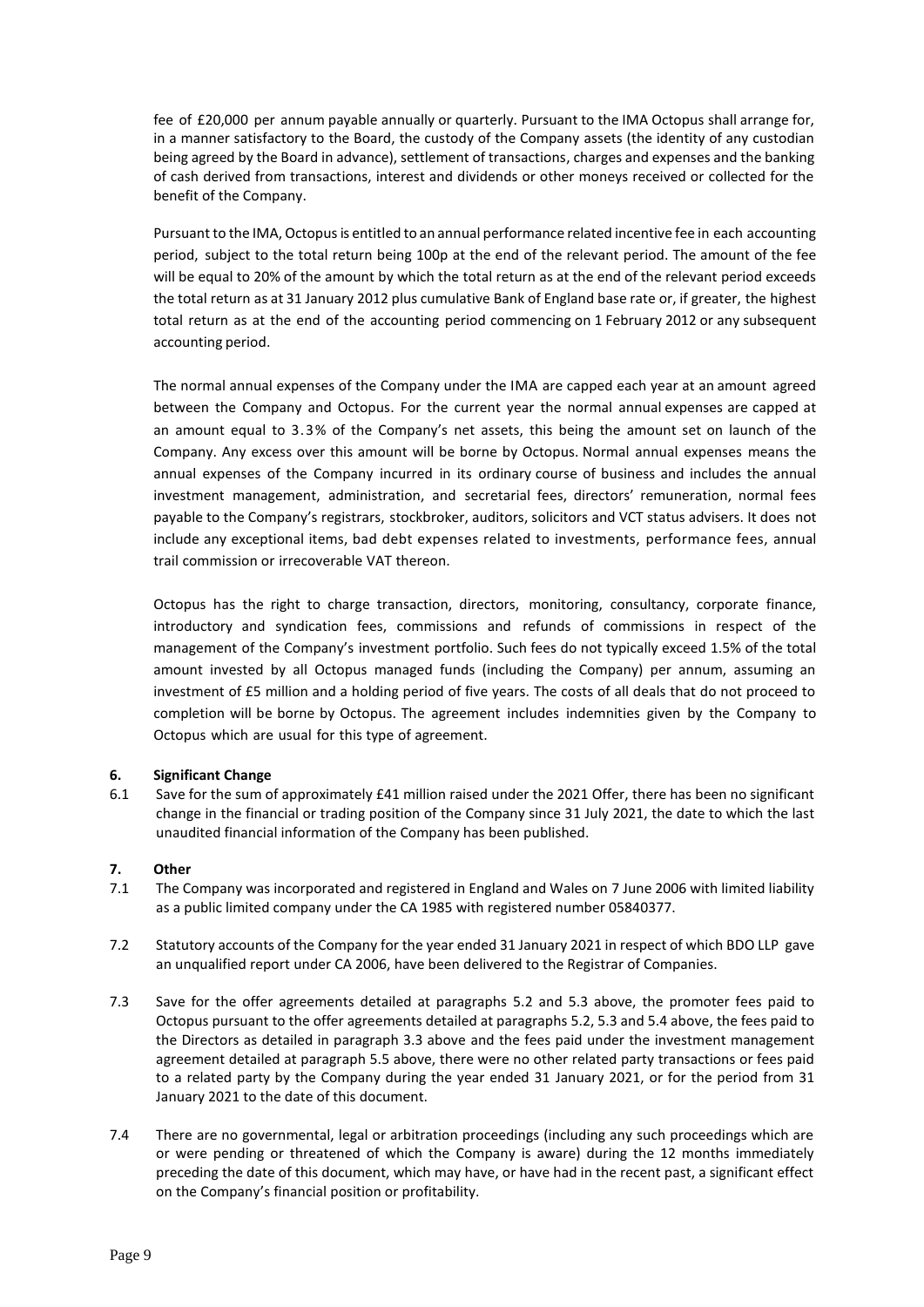# **8. Documents Available for Inspection**

Copies of the following documents will be available for inspection during normal business hours on any day (Saturdays, Sundays and public holidays excepted) from the date of this document until the conclusion of the General Meeting at the registered office of the Company and will also be available for inspection at the place of the General Meeting during, and for at least 15 minutes before, the General Meeting:

- 8.1 the Articles; and
- 8.2 this document.

7 December 2021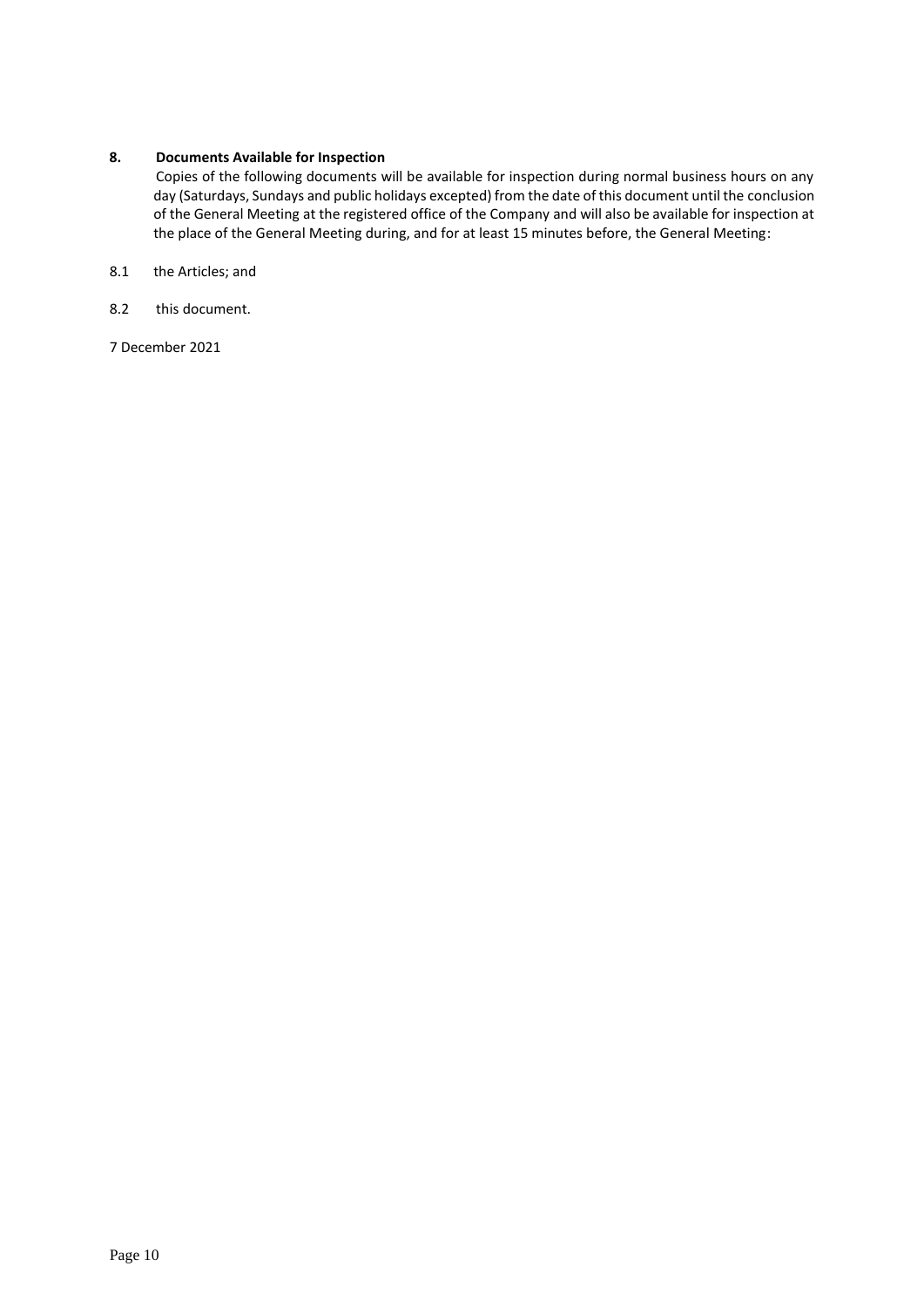# **PART IV DEFINITIONS**

| "Articles"                                             | the articles of association of the Company                                                                                                                                                                                                                                                                                           |
|--------------------------------------------------------|--------------------------------------------------------------------------------------------------------------------------------------------------------------------------------------------------------------------------------------------------------------------------------------------------------------------------------------|
| "Board"                                                | the board of Directors                                                                                                                                                                                                                                                                                                               |
| "CA 1985"                                              | Companies Act 1985                                                                                                                                                                                                                                                                                                                   |
| "CA 2006"                                              | Companies Act 2006                                                                                                                                                                                                                                                                                                                   |
| "Circular"                                             | this document                                                                                                                                                                                                                                                                                                                        |
| "Company"                                              | Octopus Apollo VCT plc                                                                                                                                                                                                                                                                                                               |
| "Court"                                                | the High Court of England and Wales                                                                                                                                                                                                                                                                                                  |
| "Court Order"                                          | the order given by the Court confirming the Reduction                                                                                                                                                                                                                                                                                |
| "Directors"                                            | the directors of the Company (and each a "Director")                                                                                                                                                                                                                                                                                 |
| "Disclosure,<br>Guidance<br>and<br>Transparency Rules" | the disclosure, guidance and transparency rules of the FCA                                                                                                                                                                                                                                                                           |
| "FCA"                                                  | the Financial Conduct Authority                                                                                                                                                                                                                                                                                                      |
| "General Meeting" or "GM"                              | the general meeting of the Company convened for 3.30 pm on 13<br>January 2022 (or any adjournment thereof)                                                                                                                                                                                                                           |
| "Howard Kennedy"                                       | Howard Kennedy Corporate Services LLP                                                                                                                                                                                                                                                                                                |
| "ITA 2007"                                             | Income Tax Act 2007, as amended from time to time                                                                                                                                                                                                                                                                                    |
| "Listing Rules"                                        | the listing rules of the FCA                                                                                                                                                                                                                                                                                                         |
| "NAV"                                                  | net asset value                                                                                                                                                                                                                                                                                                                      |
| "Octopus"                                              | Octopus Investments Limited                                                                                                                                                                                                                                                                                                          |
| "Proposals"                                            | the proposals to approve the Resolutions                                                                                                                                                                                                                                                                                             |
| "Reduction"                                            | the cancellation of the Company's share premium account, the<br>cancellation of the Company's capital redemption reserve and the<br>reduction in the nominal value of the issued share capital of the<br>Company from 10p to 0.1p, pursuant to the Resolutions and subject to<br>Shareholder approval and confirmation by the Court. |
| "Regulatory Information Service"                       | a regulatory information service that is on the list of regulatory<br>information services maintained by the FCA                                                                                                                                                                                                                     |
| "Resolutions"                                          | the resolutions to be proposed at the General Meeting (and each a<br>"Resolution")                                                                                                                                                                                                                                                   |
| "Shareholders"                                         | holders of Shares (and each a "Shareholder")                                                                                                                                                                                                                                                                                         |
| "Shares"                                               | the ordinary shares of the Company (and each a "Share")                                                                                                                                                                                                                                                                              |
| "VCT"                                                  | a company which is, for the time being, approved as a venture capital<br>trust as defined by Section 259 of the ITA 2007                                                                                                                                                                                                             |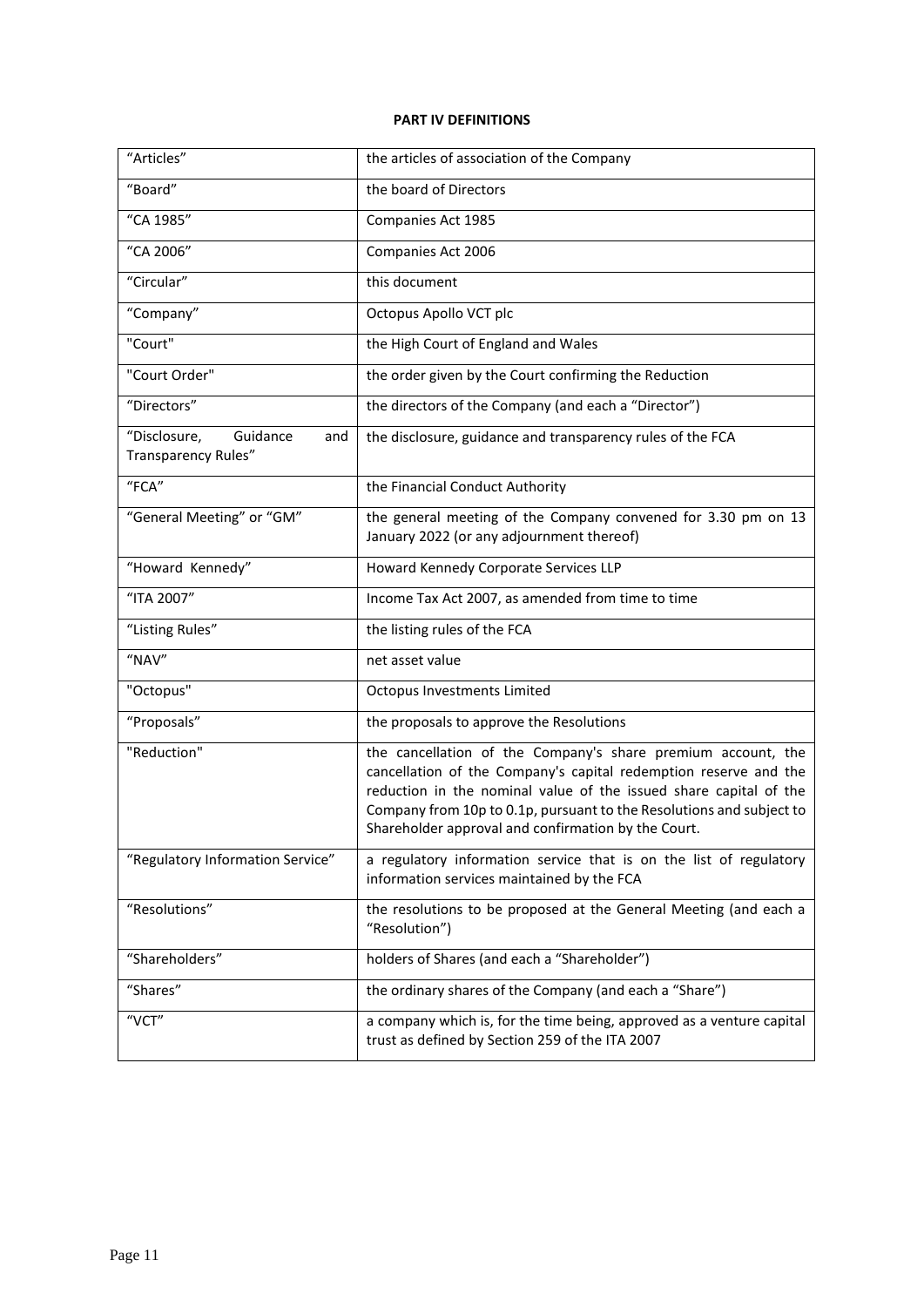# **Octopus Apollo VCT plc** (**Registered in England and Wales with registered number 05840377)**

### **NOTICE OF GENERAL MEETING**

NOTICE IS HEREBY GIVEN that a general meeting of Octopus Apollo VCT plc ("the Company") will be held at 3.30 pm on 13 January 2022 at 33 Holborn, London, EC1N 2HT for the purposes of considering and, if thought fit, passing the following resolutions, which will be proposed as special resolutions:

# **Special Resolutions**

- 1. THAT, subject to the sanction of the High Court, the amount standing to the credit of the share premium account of the Company, at the date an order is made confirming such cancellation by the Court, be and hereby is cancelled, and the amount by which the share capital is so reduced be credited to a reserve of the Company.
- 2. THAT, subject to the sanction of the High Court, the amount standing to the credit of the capital redemption reserve of the Company, at the date an order is made confirming such cancellation by the Court, be and hereby is cancelled, and the amount by which the share capital is so reduced be credited to a reserve of the Company.
- 3. THAT, subject to the sanction of the High Court, the issued share capital of the Company be reduced by cancelling and extinguishing capital to the extent of 9.9 pence on each issued fully paid up Share and reducing the nominal value of each issued fully paid up Share from 10 pence per Share to 0.1 pence per Share at the date an order is made confirming such reduction by the Court, and the amount by which the share capital is so reduced be credited to a reserve of the Company.

For the purpose of these Resolutions, words and expressions defined in the circular issued to Shareholders dated 7 December 2021 shall have the same meanings in these Resolutions, save where the context requires otherwise.

Dated 7 December 2021

### **By order of the Board Registered Office:**

Octopus Company Secretarial Services Limited

33 Holborn London, EC1N 2HT

### Secretary

Information regarding the General Meeting, including the information required by section 311A of the Act, is available from[: www.octopusinvestments.com](http://www.octopusinvestments.com/)

### **Notes:**

- (a) Although it is anticipated that recent restrictions resulting from the COVID-19 pandemic will remain lifted at the date of the General Meeting, the Board is closely monitoring the situation. Should it become necessary to make alternative arrangements for the General Meeting, Shareholders will be given as much notice as practicably possible. To minimise this impact, Shareholders are encouraged to participate by casting their votes by proxy, appointing the chair of the General Meeting as their proxy.
- (b) A member entitled to attend and vote at the General Meeting may appoint one or more proxies to attend and vote on his or her behalf. A proxy need not be a member.
- (c) Pursuant to Regulation 41 of the Uncertificated Securities Regulations 2001, entitlement to attend and vote at the meeting and the number of votes which may be cast thereat will be determined by reference to the Register of Members of the Company at close of business on the day which is two days before the day of the meeting. Changes to entries on the Register of Members after that time shall be disregarded in determining the rights of any person to attend and vote at the meeting.
- (d) A form of proxy is enclosed which, to be effective, must be completed and delivered to the registrars of the Company, **Computershare Investor Services PLC, The Pavilions, Bridgwater Road, Bristol, BS99 6ZY** or alternatively, you may register your proxy electronically at **[www.investorcentre.co.uk/eproxy,](http://www.investorcentre.co.uk/eproxy)** in each case, so as to be received by no later than 48 hours before the time the General Meeting is scheduled to begin. To vote electronically, you will be asked to provide your Control Number, Shareholder Reference Number and PIN which are detailed on your proxy form.

Appointment of a proxy, or any CREST proxy instruction (as described in paragraph (d) below) will not preclude a member from subsequently attending and voting at the meeting should he or she choose to do so. This is the only